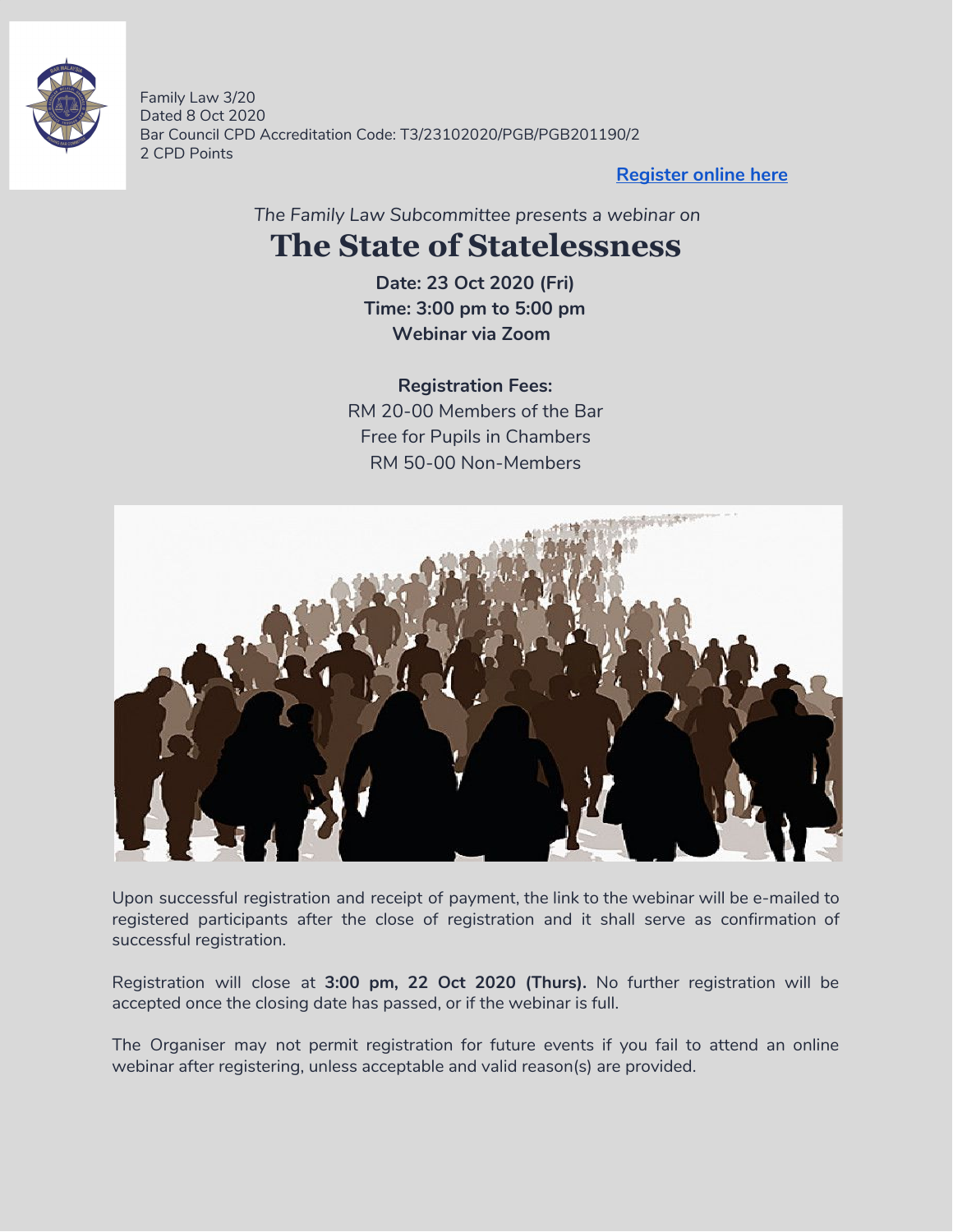#### **Synopsis:**

Being stateless affects the life of a person in many ways. Persons who remain stateless are denied the right to basic education, legal employment and even healthcare. It is a prevalent issue in Malaysia as a large number of the stateless population is comprised of innocent children.

This webinar series aims to create awareness on the issues surrounding statelessness. The speaker, Annou Xavier will discuss key articles in the Malaysian Federal Constitution, statutes and real-life cases which affect the citizenship status of a person.

#### **The Speaker:**

**Annou Xavier** graduated from the London University and was admitted to the Honourable Society of Lincoln's Inn in 1996. He was later called to the Malaysian Bar in Oct 1997. Since then, he has been an active practitioner in a wide variety of commercial and civil litigation with many of his cases reported in the Malayan Law Journal, Current Law Journal and All Malaysia Reports. He has conducted many seminars at the State Bars on topics relating to Trial process, Digital Evidence and Citizenship.

Annou has also been involved in some high-profile human rights and constitutional law cases on child citizenship and aboriginal rights which have constantly been highlighted in the media sphere.

If you have any enquiries, please e-mail us at **[secretariat@penangbar.org](mailto:secretariat@penangbar.org)** or speak to Shalini Seger at 04-261 5669.

**Issued by:**

**Imavathi Subramaniam Chairperson Family Law Subcommittee**